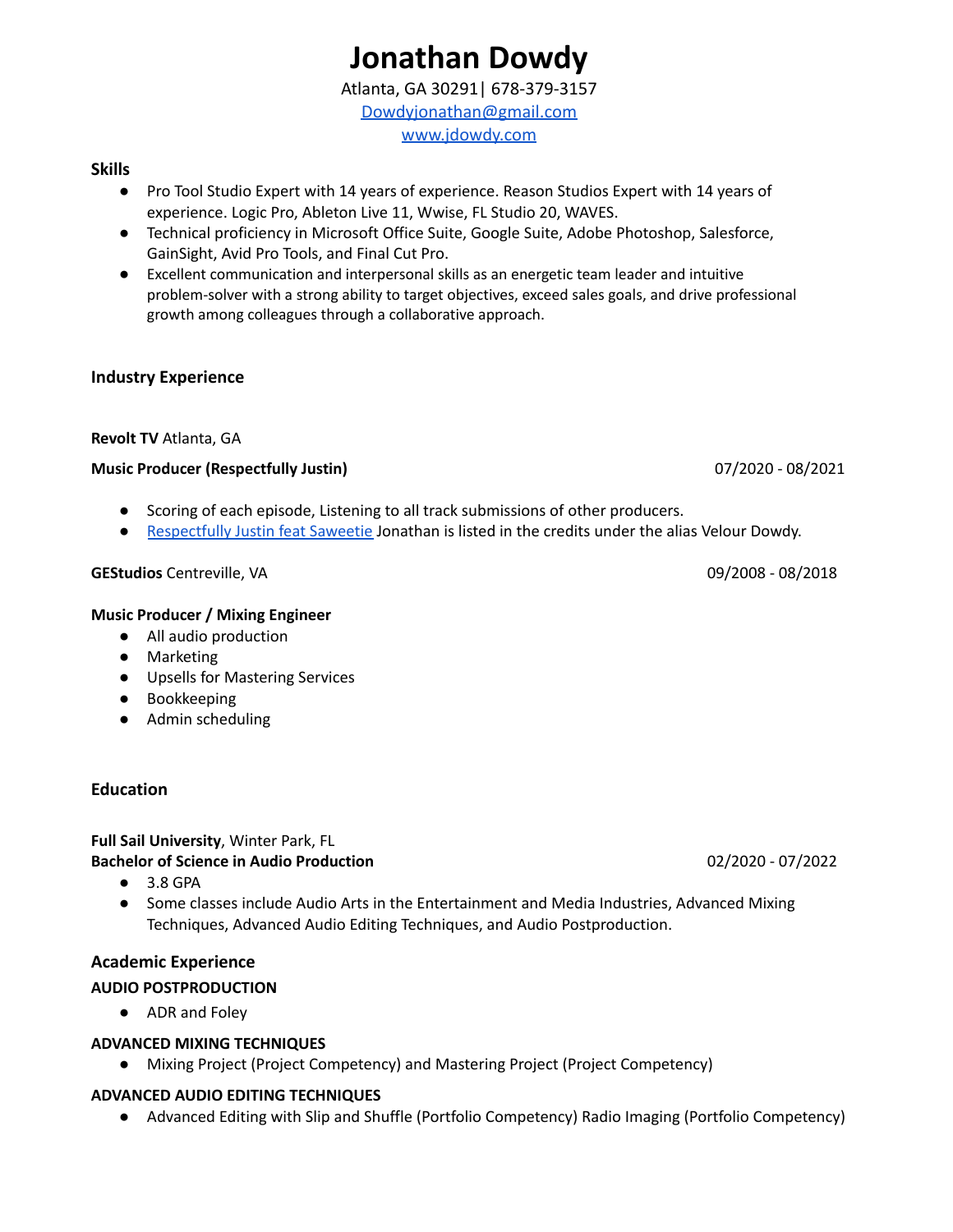## **Other Work Experience**

#### **SERVICETITAN,** Atlanta, GA 04/2020 – Present

#### *Lead, Customer Success Manager*

Driving solutions and assistance to thrive customers. Align goals, business strategies, and Revenue for the customer's overall success.

- **Responsible** for 100 Corporate accounts with an average of 25 employees
- **Acting** as a liaison and partner to the main points of contact for escalated issues and project planning
- Instrumental in internal and external Project Management surrounding Inventory, Feature Adoption, and Revenue generation
- **Coordinate** and plan ongoing meetings to ensure clear and concise communication, providing a proactive approach to any issues rather than reactive.
- **I am acting** as an internal SME to internal customers and conducting training sessions to ensure that the team is well-versed in product areas such as workflow practices, membership implementation, inventory planning and execution, and accounting coordination.
- **● Assess** risks, anticipate challenges, and provide escalation management when necessary.
- **● Monitor** and identify ongoing trends in Titan Advisor adoption and utilization and provide guidance as part of our monthly cadence.
- **● Work** with Project Managers, Developers, and CSTs to provide valuable feedback to improve product areas.

#### **Additional Experience**

*Solutions Manager* **(**2018 – 2020) **•** Garneski AC and Heating**,** Sterling, VA

**Custom Home Sales Representative** (2018 - 2019) **•** ADT, Springfield, VA

**Sales** (2018 - 2018) • Battlefield Ford**,** Manassas, VA

*Area Manager / Multi-Unit Office Leader* (2016 - 2018) **•** H&R Block**,** Gainesville, VA

**Assistant Front Office Manager** (2012 - 2018) **•** Hilton Washington Dulles Airport, Herndon, VA

**Warehouse Manager** (2010 - 2012) **•** First Line Technology, Chantilly, VA

**Contractor** (2006 – 2010) **•** Aerotek, Fairfax, VA

**Assistant Manager** (2006 – 2007) • Foot Locker, Herndon, VA

**Security Officer** (2005 – 2006) • Security Forces Inc., Hampton, VA

**Food Service Specialist / Technical Helper** (2002 – 2010) • United States Army